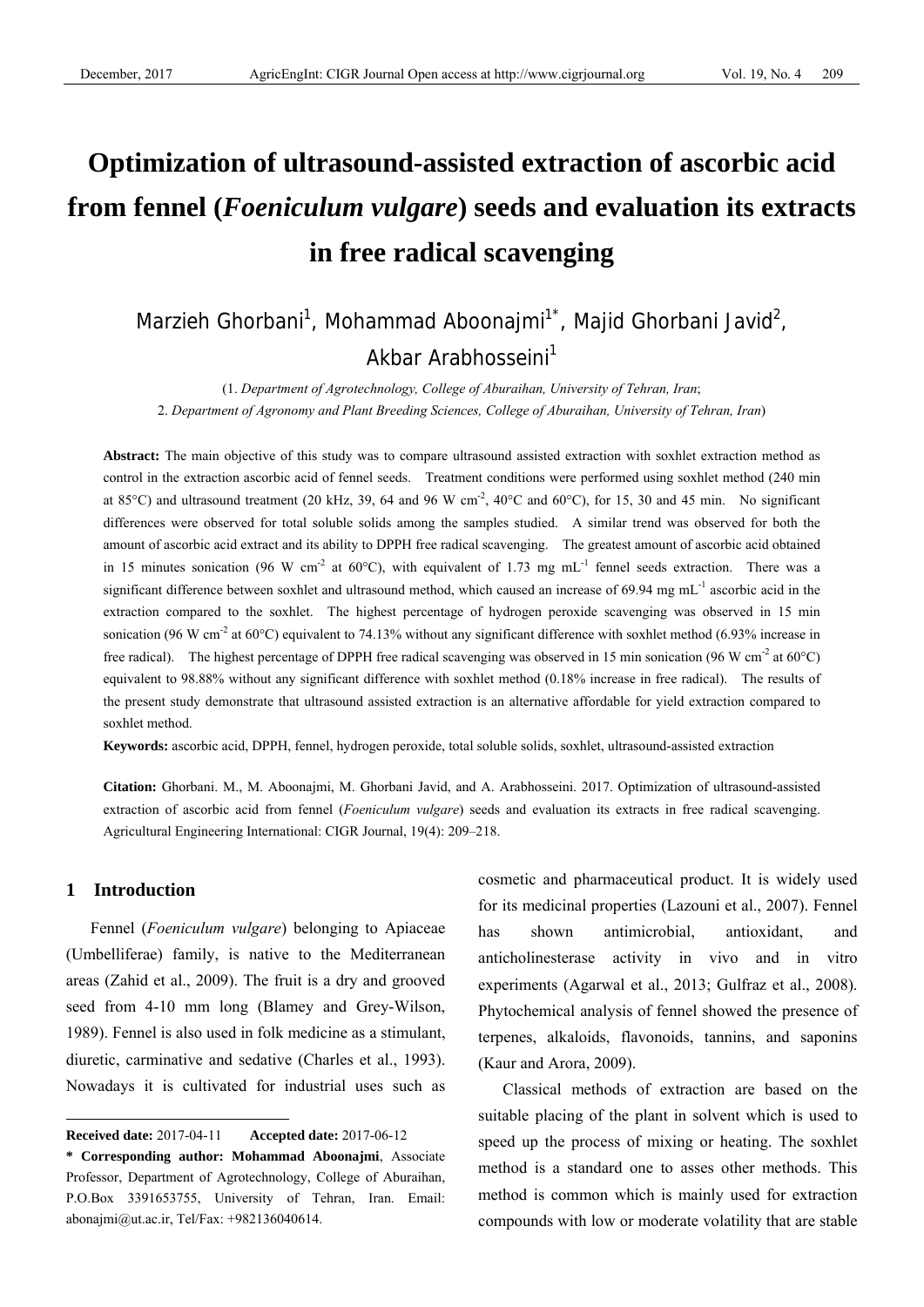against heat (Luque-Garcia and Luque de Castro, 2003).

The application of power ultrasound has been recognized as a promising processing technology to replace or complement conventional thermal treatment in the food industry. When high power ultrasound propagates in a liquid, cavitation bubbles are generated due to pressure changes. These micro bubbles collapse violently in the succeeding compression cycles of a propagated sonic wave resulting in localized high temperatures up to 5000 K, pressures up to 50,000 kPa, and high shearing effects (Suslick, 1988). The mechanism of ultrasound processing is mainly by physical (cavitational, mechanical effects) and/or chemical (formation of free radicals such as OH $^-$ , H<sup>+</sup> due to sonochemical reactions). Advantages of sonication include reduced processing time, higher throughput and lower energy consumption while reducing thermal effects (Zenker et al., 2003). Ultrasound has been recognized for potential industrial application in the phyto-pharmaceutical extraction industry for a wide range of herbal extracts. Vinatoru (2001) published an overview of the ultrasonic-assisted extraction (UAE) of bioactive principles from herbs. The improvement in extractive value by UAE compared with classic methods in water and ethanol for fennel, hops, marigold and mint was 34%, 18%, 2%, and 3% respectively in water, whereas 34%, 12%, 3%, and 7%, respectively in ethanol.

Ascorbic acid (Vitamin C) is a water-soluble natural antioxidant that has been proposed to have beneficial effects on many age-related diseases such as atherosclerosis, cancer, neurodegenerative and ocular diseases (Rose et al., 1998). It is believed that ascorbic acid can scavenge reactive oxygen- and nitrogen species and thereby prevent oxidative damage to important biological macromolecules such as deoxyribonucleic acid (DNA), lipids and proteins (Whiteman et al., 1996). Ascorbic acid is thermo labile and highly sensitive to various processing conditions. The mechanism of vitamin C degradation follows aerobic and/or anaerobic pathways and depends upon several processing conditions (Vieira et al., 2000). Ascorbic acid and its derivatives are used in many foods for various purposes. Ascorbic acid has a potent antioxidant capacity by acting as a singlet oxygen quencher (Elliott, 1999). Ascorbic acid is also used as an index of the nutrient quality of fruit and vegetable products.

Shortcomings of existing extraction technologies, like high energy consumption and extraction time, possible degradation of bioactive compounds including ascorbic acid, and high consumption of harmful chemicals, have forced the food and chemical industries to find new separation ''green'' techniques, such as ultrasound extraction, which typically use less solvent and energy. Recently, UAE has been widely employed in the extraction of target compounds from different materials owing to its facilitated mass transfer between immiscible phases through super agitation at low frequency (Tsochatzidis et al., 2001). It offers high reproducibility at shorter times, simplified manipulation, and lowered energy input, as well as solvent consumption (Vilkhu et al., 2008). By using conventional extraction under ultrasound irradiation (20-100 kHz), structural changes and degradation of ascorbic acid can be avoided (Khan et al., 2010; Zhou and Ma, 2006). Thus, UAE may be an effective and advisable technique for the extraction of ascorbic acid.

So far, there is no report on UAE from fennel (*Foeniculum vulgare*) seed. The objective of this research is to compare ultrasound and conventional (soxhlet) methods by evaluation the efficiency of ascorbic acid and antioxidant properties of the extractions, which are extracted by these methods.

# **2 Materials and methods**

#### **2.1 Sample preparation**

The effects of extraction methods using ultrasound on ascorbic acid extracted from the fennel seeds (FS) evaluated with FS collected from research farm of college of Aburaihan, University of Tehran in 2014.

All required chemicals including metaphosphoric acid, sodium bicarbonate, 2,6-dichloroindophenol, hydrogen peroxide, 1,1-diphenyl-2-picrylhydrazine (DPPH) and methanol were purchased from Merck company, Germany.

Two methods of soxhlet and ultrasound were applied to prepare FS extraction. In both methods the ethanol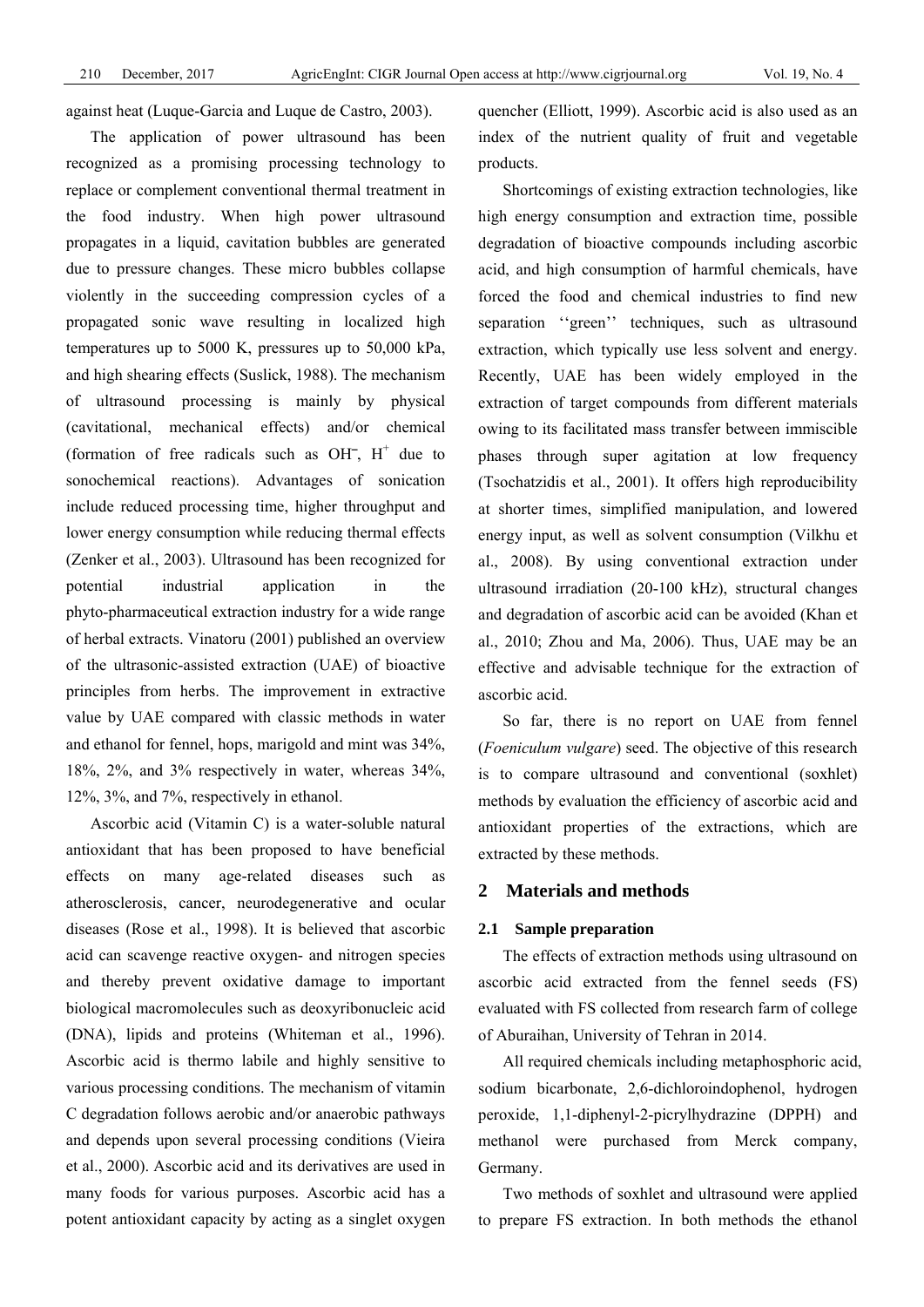70% solvent was prepared by mixing alcohol 97% and distilled water in a ratio of 73:27 mL (V/V). The ratio of 1:10 (W/V) for fennel powder/ethanol 70% were considered for all treatments.

The experiments were performed as a factorial in a completely randomized design with three replications. The outputs were evaluated for different treatment levels of ultrasound method including two levels of temperature (40°C and 60°C), three levels of extraction times (15, 30 and 45 min) and three levels of power (100, 200 and 300 W) in comparison with soxhlet at 85°C for 240 min as control. The ultrasound intensity was predicted according to Equation (1) (Li et al., 2004):

$$
I = P/(\pi r^2) \tag{1}
$$

where,  $I(W \text{ cm}^{-2})$  is the ultrasound intensity;  $P(W)$  is the input power, and  $r$  (cm) is the radius of the ultrasound probe. The ultrasonic powers were set at 100, 200 and 300 W, corresponding to ultrasonic intensities of around 39, 64 and 96 W  $\text{cm}^2$ , respectively.

# **2.2 Ultrasound-assisted extraction**

An amount of 10 grams FS weighed by using a balance with an accuracy of 0.001 gram and milled by a grinder (Moulinex MC 300132, France) for one minute. Then the powder was sieved with mesh 16 and finally was mixed with 100 mL of ethanol 70%. A 1000 W ultrasound equipment (MPI, Switzerland) with a titanium ultrasonic probe (2 cm diameter) was used in order to make ultrasonic waves while the nominal frequency was 20±0.5 kHz. The temperature was verified with a thermometer and non-significant increase in temperature (below 2°C) was detected in water bath (Memmert WNB 14, Germany) during extraction. The input energy was controlled by setting the power of generator. The ultrasound probe was submerged to a depth of one cm in the liquid sample (Figure 1).

Solid/liquid extractions were carried out using a benchtop centrifuge (SiGmA 2-16P, Germany) for 30 min at 7800 rpm, then, ethanol was removed from the extracts by evaporation under vacuum at 40°C (preventing damage phenolic compounds) using a rotary evaporator (Beals Hei-VAP Value, Germany). Subsequently, the residual solvent was removed and dried in an oven (BINDER, Germany) at 40°C for 1 hour. The sample was then spread in a very thin layer (film) on a round closed plate, with Para film which is covered with aluminum foil to prevent completely against the light. The samples kept in a freezer  $(-18^{\circ}C)$  for experiments (Bimakr et al., 2012).



Figure 1 Schematic diagram of experimental set-up for ultrasound-assisted extraction

#### **2.3 Conventional soxhlet extraction**

An amount of 30 grams FS powder, sifted with mesh 16, was plugged with filter papers and placed in the soxhlet chamber which was fitted with 300 mL of 70% ethanol. Extraction continued until the solvent became colorless and extraction time of 4 hours after seeing the first drop of condensation was calculated. The obtained extract was released in a rotary evaporator under vacuum and other stages done similar to ultrasound method.

#### **2.4 Total soluble solids (Brix)**

Soluble solids were measured using a refractometer (ATAGO R500, Japan). Refractive index was recorded and converted to °Brix by using a conversion table. Measurements were performed at 25±0.5°C. The refractometer prism was cleaned with distilled water after each analysis.

#### **2.5 Ascorbic acid**

Ascorbic acid was determined according to the method of Klein and Perry (1982) with some modifications. Extracts samples (1.5 mL) was extracted with metaphosphoric acid (1%, 10 mL) for 45 min at room temperature. The resulting solution (1 mL) was mixed with 2,6-dichloroindophenol (9 mL) and the absorbance was measured within 30 min at 515 nm against a blank. Content of ascorbic acid was calculated on the basis of the calibration curve of authentic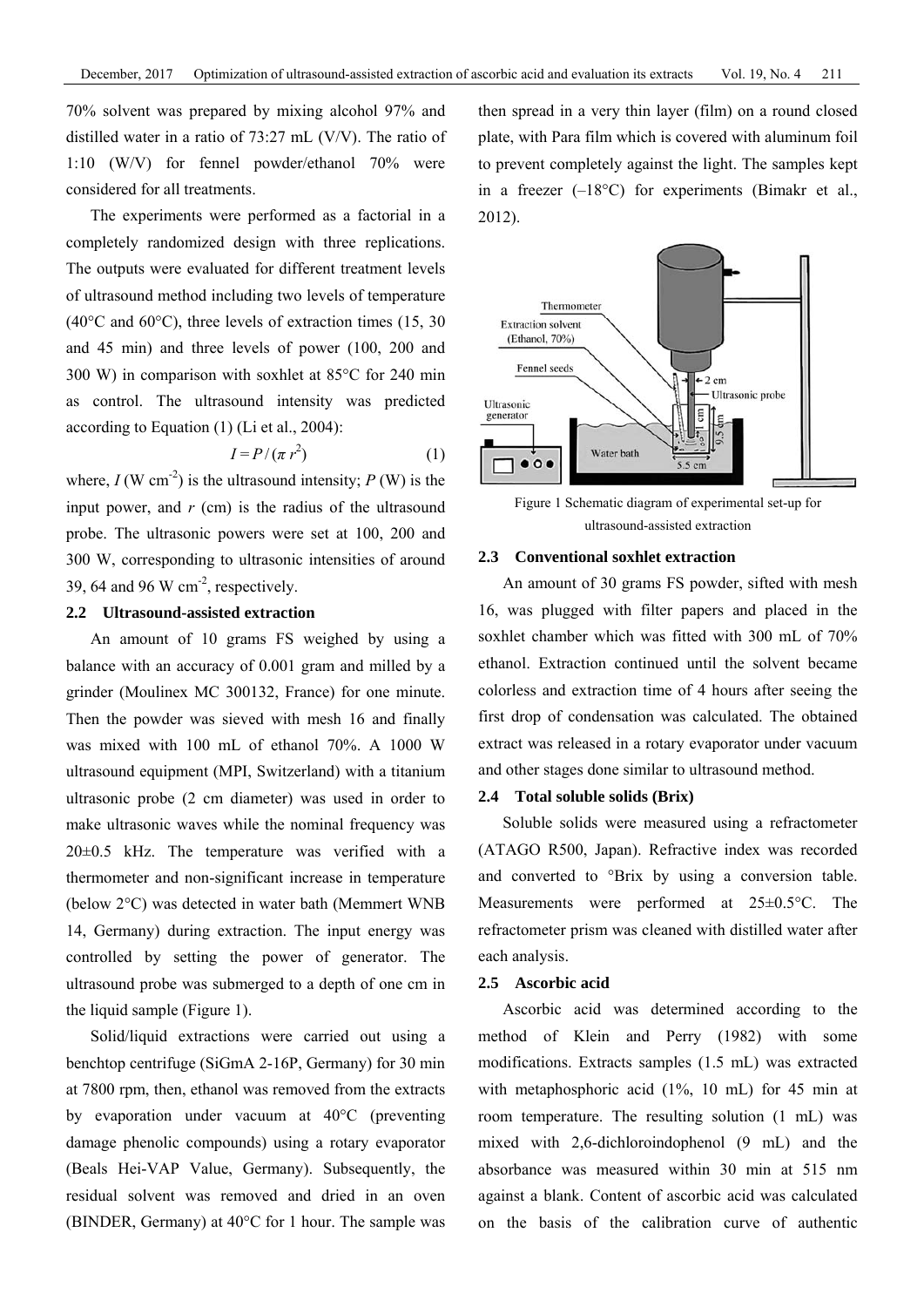L-ascorbic acid (0.025-0.1 mg mL<sup>-1</sup>;  $y = 4.4283x - 0.0066$ ;  $R<sup>2</sup> = 0.9995$ , and the results were expressed as 1 mg of ascorbic acid per 1 mL of the extracts.

#### **2.6 Hydrogen peroxide scavenging activity**

The ability of FS extracts to scavenge hydrogen peroxide was determined according to the method of Ruch et al. (1989) with some modifications. A solution of hydrogen peroxide  $(2 \text{ mmol } L^{-1})$  was prepared in phosphate buffer (pH 7.4). Extracts samples (0.25 mL) were added to a hydrogen peroxide solution (0.6 mL). Absorbance of hydrogen peroxide at 230 nm was determined after 10 min against a blank solution containing in phosphate buffer without hydrogen peroxide. The percentage of scavenging of hydrogen peroxide of FS extracts was expressed according to Equation (2).

Inhibition (%) = 100 ×  $[(A_0 - A_1)/(Abs_0)]$  (2) where,  $A_0$  was the absorbance of the control, and  $A_1$  was the absorbance in the presence of the sample of FS extracts.

# **2.7 DPPH˙ radical scavenging activity**

In this test the ability of the hydrogen atom or electron was measured by different compounds and extracts with the amount of achromatize DPPH solution in methanol (Burits and Bucar, 2000). The antioxidant properties of the extract was measured with some changes using the method Brand-Williams. According to this method, 0.1 mL extract sample was mixed with 9.9 mL of distilled water, then 0.1 mL of the final solution was mixed with 3.9 mL of a methanolic solution of DPPH  $(25 \text{ mg } L^{-1})$ . The mixture was strongly shaken and left to stand at room temperature for 30 min in the darkness.

In order to prepare the control sample, an amount of 0.1 mL methanol was mixed with 3.9 mL of methanolic solution of DPPH. The absorbance was measured using the UV-Vis spectrophotometer at 515 nm. The radical-scavenging activity was expressed as percentage of inhibition according to Equation (3) (Brand-Williams et al., 1995).

Inhibition (%) = 
$$
100 \times [(Abs_{control} - Abs_{sample})/(Abs_{control})]
$$

#### **2.8 Statistical analysis**

All treatments were carried out in three replications.

(3)

The results were compared by analysis of variance (ANOVA) using SAS.9.1 software. The significant differences among the treatments were determined at *p*<0.05 levels using Duncan's multiple range tests.

# **3 Results and discussion**

#### **3.1 Total soluble solids (Brix)**

The results of sonication treatments were analysis and no significant differences were observed among the samples studied for total soluble solids. In similar researches, no significant differences were observed in Brix for tomato juice (Adekunte et al., 2010), and in total soluble solids of guava juice (Cheng et al., 2007). The total soluble solids for different measurements do not differ significantly from one another because the samples were freshly prepared and no microbial fermentation had taken place in the samples prior to analysis.

#### **3.2 Ascorbic acid**

Figure 2 shows significant difference of ascorbic acid between ultrasound and soxhlet methods at both temperatures of 40°C and 60°C. By increasing time at 40°C, the ascorbic acid decreased at sonication power 39 W cm<sup>-2</sup> sonication power, while at 64 and 96 W cm<sup>-2</sup> sonication power the ascorbic acid was destroyed completely (Figure 2a). Degradation of ascorbic acid is mainly related to sonochemical reactions and the extreme physical conditions which occur during sonication. It is well known that during the sonolysis of water molecules hydrogen ions  $(H^+)$ , free radicals  $(O, OH, HO<sub>2</sub><sup>-</sup>)$  and hydrogen peroxide  $(H_2O_2)$  are formed (Feril and Kondo, 2004) and are present in juice samples. The ascorbic acid degradation during ultrasonic processing could be related to oxidation reactions, promoted by the interaction with free radicals formed during sonication (Hart and Henglein, 1985). Hydroxyl radicals produced by cavitation may be involved in the degradation of ascorbic acid.

The degradation of ascorbic acid is corresponding to aerobic and anaerobic degradation (Kennedy et al., 1992; Ariahu et al., 1997; Blasco et al., 2004). Sonication results in a reduction of dissolved oxygen, a critical parameter influencing the stability of ascorbic acid (Solomon et al., 1995). Hydroxyl radical formation is found to increase with degassing. Sonication cavities can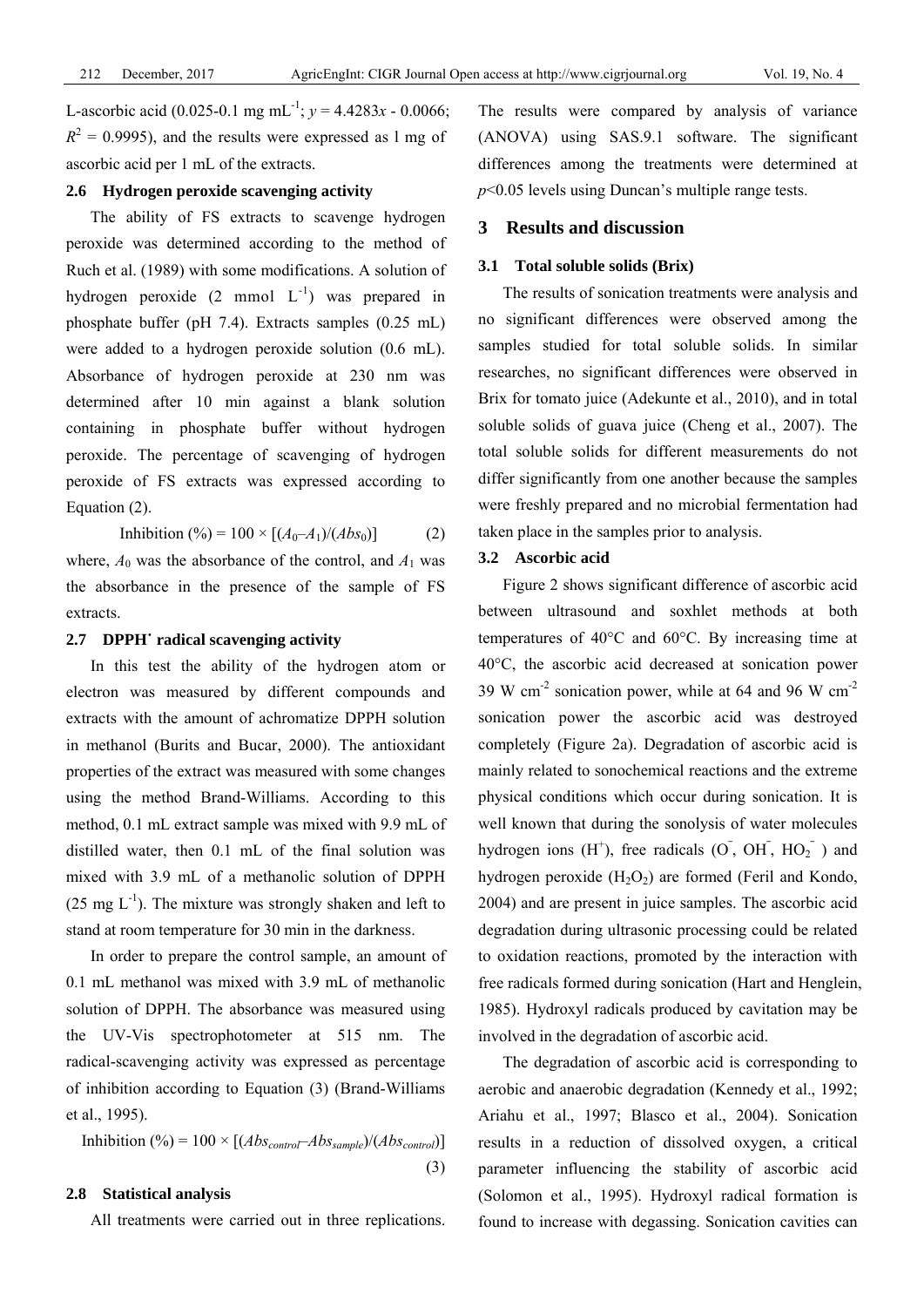be filled with water vapour and gases dissolved in the juice such as  $O_2$  and  $N_2$  (Korn et al., 2002). The interactions between free radicals and ascorbic acid may occur at the gas-liquid interfaces. In summary ascorbic acid degradation may follow one or both of the following pathways:

Ascorbic acid→thermolysis (inside bubbles) and triggering of Maillard reaction.

Ascorbic acid  $\rightarrow$  reaction with OH  $\rightarrow$  HC–OH and production of oxidative products on the surface of bubbles.

However sonication can be related to advanced oxidative processes since both pathways are associated with the production and use of hydroxyl radicals (Pétrier et al., 2007).

At 60°C, by increasing sonication time the amount of ascorbic acid increased at sonication powers of 39 and 64 W cm<sup>-2</sup> while decreased at 96 W cm<sup>-2</sup> (Figure 2b). It goes to the phenomenon that at high intensity the cell walls ruptured, impurities such as insoluble substances, suspend in the extract, lowering the solvent's permeability into cell structures (Tian et al., 2013). Furthermore, target components also re-adsorb into the ruptured tissue particles due to their relatively large specific surface areas, lowering extraction of ascorbic acid (Dong et al., 2010). Also at intensity of 96 W cm<sup>-2</sup> contact severity increased cavitation bubbles, also the vapor pressure of the solvent increased with the increase of temperature and the vapor pressure had a great influence on the occurrence and the intensity of acoustic cavitation. At lower temperature, the vapor pressure is lower. Ultrasound produces a few cavitational bubbles as a result of high acoustic cavitation threshold. However, the bubbles explode with relatively greater force, which enhanced cell tissues disruption during extraction. At higher temperature, the vapor pressure was higher and more bubbles were created, but they collapsed with less intensity due to a smaller pressure difference between inside and outside of bubbles (Zhang et al., 2008). So both the intensity and the high-temperature treatment reduce the activity of bubbles and the extraction of antioxidant compounds.

In a study about the effect of ultrasound on the amount of ascorbic acid in tomato juice, the results showed that at a constant intensity by increasing sonication duration the amount of ascorbic acid increased (Adekunte et al., 2010).



Figure 2 Effect of intensity and time on the changes of ascorbic acid by ultrasound-assisted extraction and soxhlet method (mean $\pm$ SE, *n*=3): at temperatures of 40 $\degree$ C (a) and 60 $\degree$ C (b)

The main reasons of temperature rise during ultrasound treatment from 40°C to 60°C are due to improvement in mass transfer, increase in solubility and more exit of antioxidant compounds from plant. Increasing the amount of ascorbic acid in the extraction at 60°C temperature compared to ascorbic acid degradation at this temperature prevailed during ultrasound treatment and causing increase the amount of vitamin during extraction has been compared to temperature 40ºC.

Results of this study showed at ultrasound method the greatest amount of ascorbic acid was observed for 15 min sonication (96 W cm<sup>-2</sup> and 60°C), equal to 1.73 mg mL<sup>-1</sup> FS extract, that was significantly different than soxhlet method (240 min and 85°C) which increased 69.94% more ascorbic acid.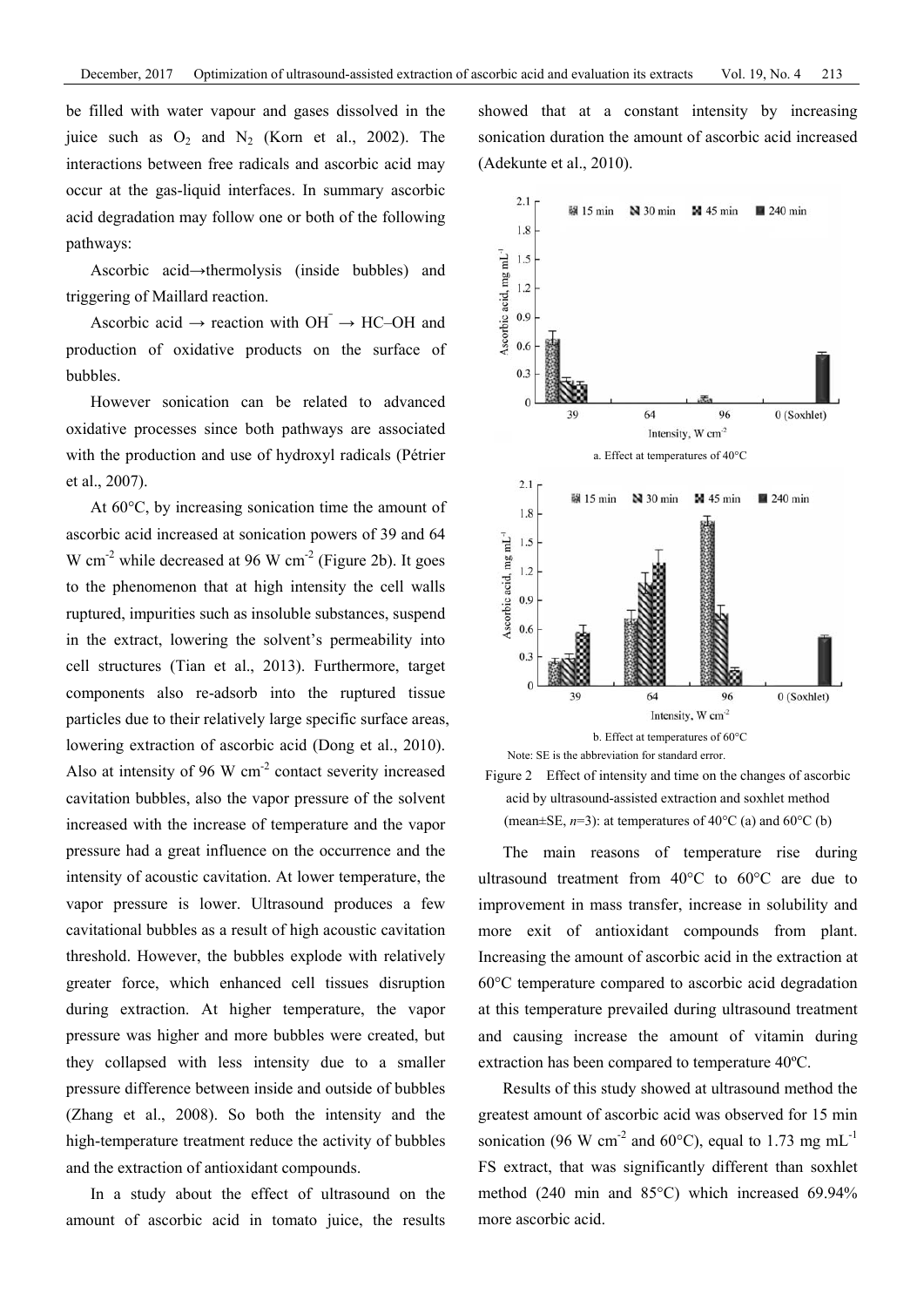Extraction efficiency by ultrasound goes to the propagation of ultrasound pressure waves, and resulting cavitation phenomena. High shear forces cause increase in mass transfer of extractants (Ji et al., 2006). The implosion of cavitation bubbles causes macro-turbulence, high-velocity inter-particle collisions of the biomass which accelerates internal diffusion. Furthemore, the cavitation near the liquid-solid interface sends a fast moving stream of liquid through the cavity at the surface. This effect provides exposure of new surfaces further increasing mass transfer. Scanning electron micrography confirmed this phenomenon on peppermint plant leaves and trichomes. After these were ultrasonically treated for menthol extraction, microscopy results indicated that there were two mechanisms involved in extraction: (a) the diffusion of product through the cuticle of peppermint glandular trichomes and (b) the exudation of the product from broken and damaged trichomes (Shotipruk et al., 2001).

Several studies have shown that non-thermal process technologies including high pressure, pulsed electric fields and sonication retain a higher level of ascorbic acid relative to thermally processed juices (Yeom et al., 2000; Torregrosa et al., 2006; Cheng et al., 2007). Ultrasound treatment of orange juices is reported to have a minimal effect on the ascorbic acid content during processing and results in improved stability during storage when compared to thermal treatment (Tiwari et al., 2009). This positive effect of ultrasound is assumed to be due to the effective removal of occluded oxygen from the juice (Knorr et al., 2004), a critical parameter influencing the stability of ascorbic acid (Solomon et al., 1995).

## **3.3 Hydrogen peroxide scavenging activity**

Similar trends were observed for both temperatures of 40°C and 60°C for the effects of intensity, temperature and sonication time on percentage of scavenging  $H_2O_2$ (Figure 3a,b). In a fixed time, the percent scavenging of hydrogen peroxide initially increased and then decreased with increasing intensity. At 39 and 64 W cm<sup>-2</sup> sonication with increasing the time, the percentage of scavenging increasing trend while the power of 96 W  $\text{cm}^{-2}$  had decreasing trend.



Figure 3 Effect of intensity and time on the scavenging  $H_2O_2$  by ultrasound-assisted extraction and soxhlet method (mean±SE, *n*=3) at temperature of  $40^{\circ}$ C (a) and  $60^{\circ}$ C (b)

A similar trend was observed between the extraction of ascorbic acid and hydrogen peroxide scavenging at 60°C (Figure 2b, 3b). The reason could be the efficient destruction of  $O_2$ <sup>-</sup> and  $H_2O_2$  requires the action of several antioxidant enzymes acting in synchrony. Superoxide produced in the different compartments of plant cells is rapidly converted to  $H_2O_2$  by the action of superoxide dismutase (SOD) (Bowler et al., 1992). In organelles such as chloroplasts, which contain high concentrations of ascorbate, direct reduction of  $O_2$ <sup>-</sup> by ascorbate is also rapid (Buettner and Jurkiewicz, 1996). Also dismutation of  $O_2$ <sup> $\overline{\phantom{a}}$ </sup> simply serves to convert one destructive AOS to another. Since  $H_2O_2$  is a strong oxidant that rapidly oxidizes thiol groups, it cannot be allowed to accumulate to excess in organelles such as chloroplasts, where photosynthesis depends on thiol-regulated enzymes (Kaiser, 1979). Catalases (CAT) convert  $H_2O_2$  to water and molecular oxygen (Willekens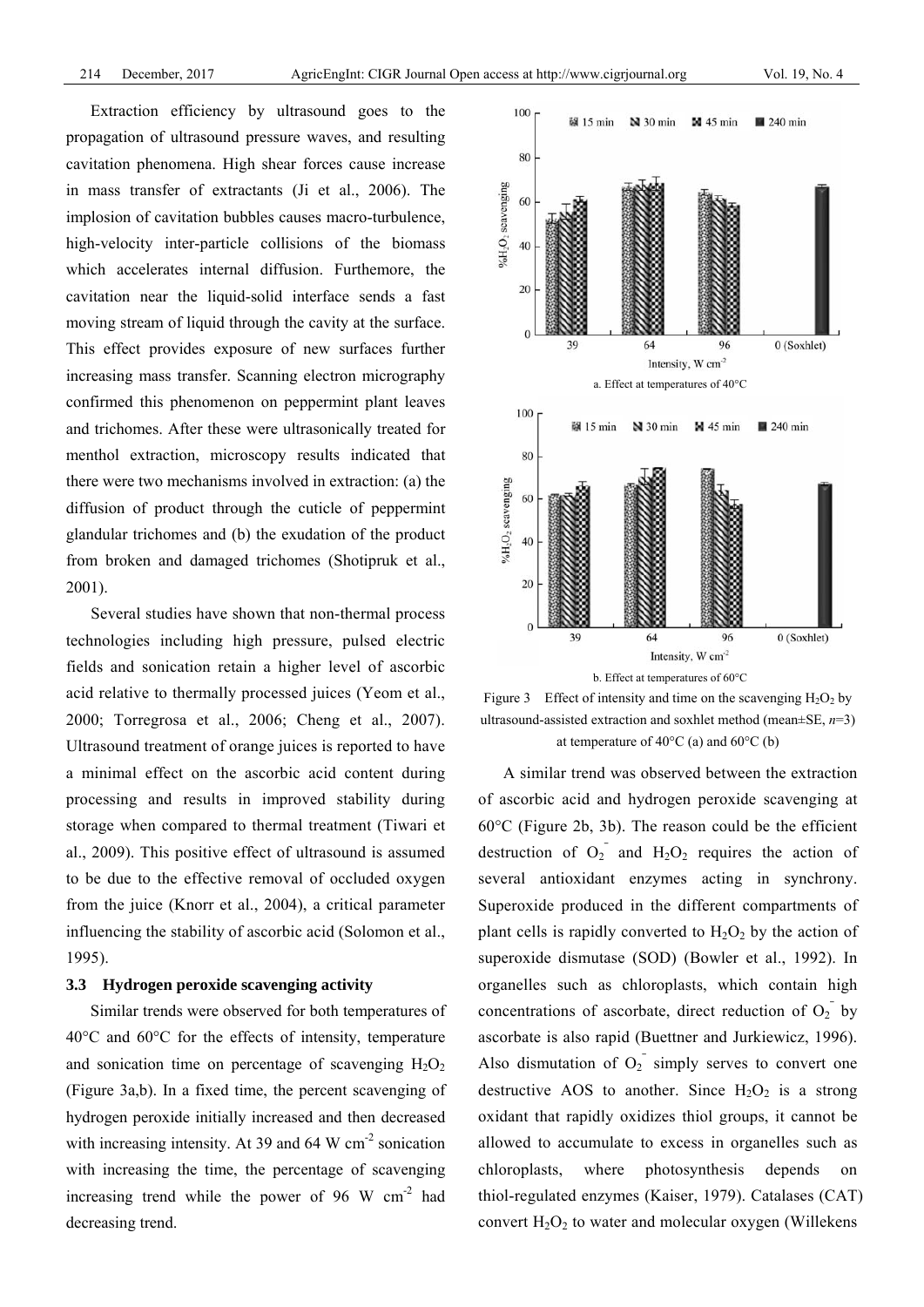et al., 1995). In plant cells, the most important reducing substrate for  $H_2O_2$  detoxification is ascorbate (Mehlhorn et al., 1996). Therefore it is expected that hydrogen peroxide scavenging percent increase by increase the amount of ascorbic acid in extracts. In a study report on pea plant  $H_2O_2$  collectors increased in the presence of ascorbate, glutathione-ascorbate cycle activity (Dixit et al., 2001).

In a study on effects of hydrogen peroxide on the stability of ascorbic acid during storage in pomegranate juice, the degradation was slow at 0.5 ppm  $H_2O_2$ concentration, but increasing of the  $H_2O_2$  concentration from 0.5 to 5 ppm accelerated ascorbic acid degradation tremendously (Özkan et al., 2004).

Results of this study showed the greatest hydrogen peroxide scavenging activity equivalent to 74.58% was observed for ultrasound method with 45 min sonication (64 W cm<sup>-2</sup> and 60 $^{\circ}$ C). But results showed the ultrasound treatment with 300 W cm<sup>-2</sup>, 15 min and 60 $^{\circ}$ C equivalent to 74.13% of hydrogen peroxide scavenging was only 0.45 percent less than the maximum sonication treatment. Due to less sonication time and no significant differences, this treatment was introduced as the best ultrasound treatment compared to soxhlet method. Significant difference was found between ultrasound and soxhlet method (240 min and 85°C) which hydrogen peroxide scavenging was 6.93% higher.

#### **3.4 DPPH˙ radical scavenging activity**

The effect of intensity, temperature and sonication duration on percentage of scavenging DPPH was studied. Similar trends were observed for both temperatures of 40°C and 60°C (Figure 4a, b). A lot of antioxidant compounds were extracted during 15 minutes. It is worthy of note that the UAE mechanism consists of two main stages of "washing" which is dissolution of soluble compounds on surfaces of the plant matrix and "slow extraction" which defined as mass transfer of the solute from the plant matrix into the solvent by diffusion and osmotic processes (Veličković et al., 2008). These two phenomena were clearly observed in Figure 4. Washing was happening at the beginning of the extraction with a rapid increase and then slow extraction was observed by a low raise in extraction of antioxidant compounds.



Figure 4 Effect of intensity and time on the scavenging DPPH by ultrasound-assisted extraction and soxhlet method (mean±SE, *n*=3) at temperature of  $40^{\circ}$ C (a) and  $60^{\circ}$ C (b)

Cavitational activity decreases with increasing temperature by reducing cavitational threshold. Furthermore, the great number of cavitation bubbles formed could serve as a damper the ultrasonic energy. Several mechanisms can act concurrently when ultrasound is applied in liquid systems, i.e., thermal effects produced by bubble implosion, which produce implosion shock waves, and free radical production. Nevertheless, radical productions have been considered the most probable mechanism (Vercet et al., 2001).

Also a similar trend was observed between the extraction of ascorbic acid and DPPH free radical scavenging at 60°C (Figure 2b, 4b). Vitamin C, L-ascorbic acid, is a well-known antioxidant that efficiently scavenges free radicals, for example reactive oxygen species, formed in cellular metabolism or derived from the atmosphere (Horemans et al., 2000; Smirnoff, 2005). Therefore expected to increase the amount of ascorbic acid in extracts, DPPH free radical scavenging percent increase.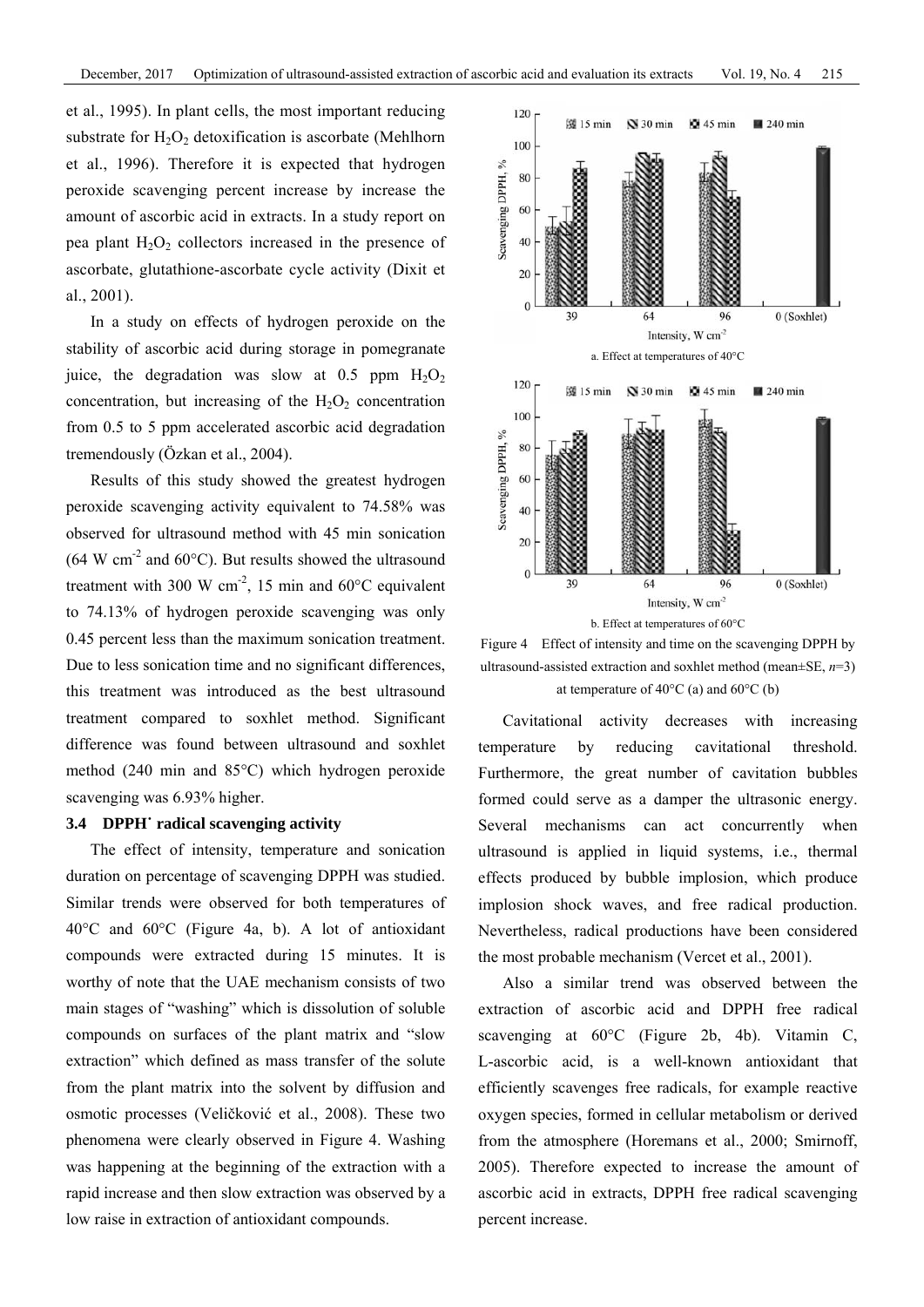Results of this study showed that by ultrasound method the greatest percentage of DPPH free radical equal to 98.88% was obtained at the scavenging time of 15 min, temperature of  $60^{\circ}$ C and intensity of 96 W cm<sup>-2</sup> which was not significantly different compared to soxhlet method. There was only 0.18% increase in free radical scavenging in soxhlet method at 85°C for 240 min compared to ultrasound method with time 15 min and temperature 60°C which is negligible.

In a study phenolic compounds and flavonoids extracted from Elaeagnus umbellate examined using ultrasonic bath (30, 60 and 90 min) and three levels of ultrasonic probe (5, 10 and 20 min). The results showed that with increase the time, the percentage of free radical scavenging increased for both methods and the highest percentage of inhibition was 77.66% in ultrasonic bath for 90 min, and 95.43% for the method of ultrasound probe for 20 min (Kamali et al., 2015). The effect of temperatures (30 $^{\circ}$ C, 40 $^{\circ}$ C, 50 $^{\circ}$ C, 60 $^{\circ}$ C and 70 $^{\circ}$ C) on cherry seeds revealed that at 60°C temperature DPPH radical scavenging increased and then decreased due to decomposition antioxidant compounds (Yao et al., 2011). In another study the effect of ultrasound duration on DPPH radical scavenging ability was significant, which inhibition increased by increasing extraction time (Shaddel et al., 2011).

# **4 Conclusions**

In the present study, intensification was carried out for extraction of antioxidant compounds including ascorbic acid from FS using ultrasound. Process parameters which affect the extraction yield like extraction time, extraction temperature and ultrasound intensity were investigated. Comparing the ultrasound and soxhelt methods showed that optimum conditions of ultrasound extraction for ascorbic acid, hydrogen peroxide scavenging and DPPH free radical scavenging was observed at 15 min sonication traeatment and 96 W  $\text{cm}^{-2}$  intensity at 60°C temparature. In these conditions amount of ascorbic acid and hydrogen peroxide scavenging percent were 69.94% higher ultrasound method and 6.93% higher compared to soxhlet method while the extraction time was 16 times less. The

percentage of DPPH free radical scavenging in soxhlet method showed only 0.18% increase compared to ultrasound method despite of low temperature and decrease in extraction time. Results showed that ultrasound method provide the opportunity of enhanced extraction and improved retention of ascorbic acid in FS at lower processing duration and temperature compared to thermal processing.

# **Acknowledgment**

The authors would like to thanks College of Aburaihan, University of Tehran for their technical support in laboratories of Agronomy and Agrotechnology departments.

## **References**

- Adekunte, A. O., B. K. Tiwari, P. J. Cullen, A. G. M. Scannell, and C. P. O. Donnell. 2010. Effect of sonication on colour, ascorbic acid and yeast inactivation in tomato juice. *Food Chemistry*, 122(3): 500–507.
- Agarwal, R., S. K. Gupta, P. Agarwal, S. Srivastava, and R. Alyayutdin. 2013. Anticholinesterase, antioxidant and nitric oxide scavenging activity of the aqueous extract of some medicinal plants. *British Journal of Pharmaceutical Research*, 3(4): 807–816.
- Ariahu, C. C., D. E. Adekunle, and N. N. Nkpa. 1997. Kinetics of heat/enzymic degradation of ascorbic acid in fluted pumpkin (*Telfairia occidentalis*) leaves. *Journal of Food Processing and Preservation*, 21(1): 21–32.
- Bimakr, M., R. A. Rahman, F. S. Taip, N. M. Adzahan, M. Z. I. Sarker, and A. Ganjloo. 2012. Optimization of ultrasound-assisted extraction of crude oil from winter melon (*Benincasa hispida*) seed using response surface methodology and evaluation of its antioxidant activity, total phenolic content and fatty acid composition. *Molecules*, 17(10): 11748–11762.
- Blamey, M., and C. Grey-Wilson. 1989. *The Illustrated Flora of Britain and Northern Europe*. ISBN 0-340-40170-2, Hodder & Stoughton, Botanical Illustration, 544 pages.
- Blasco, R., M. J. Esteve, A. Frígola, and M. Rodrigo. 2004. Ascorbic acid degradation kinetics in mushrooms in a high-temperature short-time process controlled by a thermoresistometer. *LWT - Food Science and Technology*, 37(2): 171–175.
- Bowler, C., M. Van Montagu, and D. Inzé. 1992. Superoxide dismutase and stress tolerance. *Annual Review of Plant Physiology and Plant Molecular Biology*, 43(1): 83–116.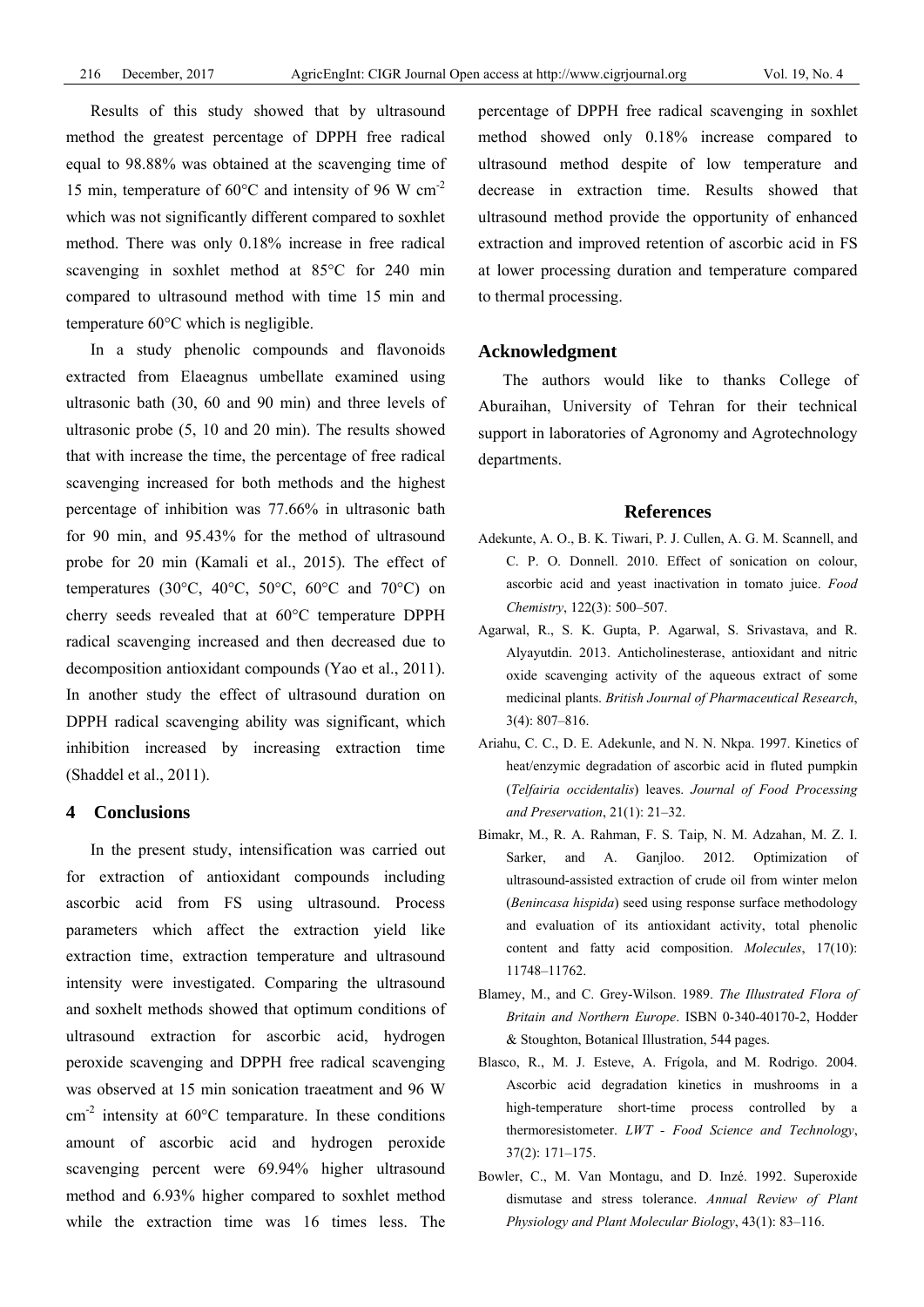- Brand-Williams, W., M. E. Cuvelier, and C. Berset. 1995. Use of a free radical method to evaluate antioxidant activity. *LWT*-*Food Science and Technology*, 28(1): 25–30.
- Buettner, G. R., and B. A. Jurkiewicz. 1996. Chemistry and biochemistry of ascorbic acid. In *Handbook of Antioxidants*, ed. E. Cadenas, and L. Packer, 91-115. New York: Dekker.
- Burits, M., and F. Bucar. 2000. Antioxidant activity of Nigella sativa essential oil. *Phytotherapy Research*, 14(5): 323–328.
- Charles, D. J., M. R. Morales, and J. E. Simon. 1993. Essential oil content and chemical composition of finocchio fennel. In: eds. J. Janick, and J. E. Simon, 570–573. New York: New crops, Wiley.
- Cheng, L. H., C. Y. Soh, S. C. Liew, and F. F. Teh. 2007. Effects of sonication and carbonation on guava juice quality. *Food Chemistry*, 104(4): 1396–1401.
- Dixit, V., V. Pandey, and R. Shyam. 2001. Differential antioxidative responses to cadmium in roots and leaves of pea (*Pisum sativum* L. cv. Azad). *Journal of Experimental Botany*, 52(358): 1101–1109.
- Dong, J., Y. Liu, Z. Liang, and W. Wang. 2010. Investigation on ultrasound-assisted extraction of salvianolic acid B from Salvia miltiorrhiza root. *Ultrasonics Sonochemistry*, 17(1): 61–65.
- Elliott, J. G. 1999. Application of antioxidant vitamins in foods and beverages: developing nutraceuticals for the new millenium. *Food Technology*, 53(2): 46–48.
- Feril, L. B., and T. Kondo. 2004. Biological effects of low intensity ultrasound: The mechanism involved and its implications on therapy and on biosafety of ultrasound. *Journal of Radiation Research*, 45(4): 479–489.
- Gulfraz, M., S. Mehmood, N. Minhas, N. Jabeen, R. Kausar, K. Jabeen, and G. Arshad. 2008. Composition and antimicrobial properties of essential oil of *Foeniculum vulgare*. *African Journal of Biotechnology*, 7(24): 4364–4368.
- Hart, E. J., and A. Henglein. 1985. Free radical and free atom reactions in the sonolysis of aqueous iodide and formate solutions. *Journal of Physical Chemistry*, 89(20): 4342–4347.
- Horemans, N., C. H. Foyer, G. Potters, and H. Asard. 2000. Ascorbate function and associated transport systems in plants. *Plant Physiology and Biochemistry*, 38(7): 531–540.
- Ji, J., X. Liu, M. Cai, and Z. Xu. 2006. Improvement of leaching process of Geniposide with ultrasound. *Ultrasonics Sonochemistry*, 13(5): 455–462.
- Kaiser, W. M. 1979. Reversible inhibition of the Calvin cycle and activation of oxidative pentose phosphate cycle in isolated intact chloroplasts by hydrogen peroxide. *Planta*, 145(4): 377–382.
- Kamali, F., A. R. Sadeghi Mahounak, and Z. Nasiri Far. 2015. Impact of ultrasound-assisted extraction on the extraction of phenolic compounds and flavonoids from (*Elaeagnus*

*umbellate*). *Food Technology & Nutrition*, 12(2): 23–32.

- Kaur, G. J., and D. S. Arora. 2009. Antibacterial and phytochemical screening of *Anethum graveolens*, *Foeniculum vulgare* and *Trachyspermum ammi*. *BMC Complementary and Alternative Medicine*, 9(1): 30.
- Kennedy, J. F., Z. S. Rivera, L. L. Lloyd, F. P. Warner, and K. Jumel. 1992. L-Ascorbic acid stability in aseptically processed orange juice in Tetrabrik cartons and the effect of oxygen. *Food Chemistry*, 45(5): 327–331.
- Khan, M. K., M. Abert-Vian, A. S. Fabiano-Tixier, O. Dangles, and F. Chemat. 2010. Ultrasound-assisted extraction of polyphenols (flavanone glycosides) from orange (*Citrus sinensis* L.) peel. *Food Chemistry*, 119(2): 851–858.
- Klein, B. P., and A. K. Perry. 1982. Ascorbic acid and vitamin A activity in selected vegetables from different geographical areas of the United States. *Journal of Food Science*, 47(3): 941–945.
- Knorr, D., M. Zenker, V. Heinz, and D. U. Lee. 2004. Applications and ultrasonics in food potential of processing. *Trends in Food Science and Technology*, 15(5): 261–266.
- Korn, M., P. M. Prim, and C. S. de Sousa. 2002. Influence of ultrasonic waves on phosphate determination by the molybdenum blue method. *Microchemical Journal*, 73(3): 273–277.
- Lazouni, H. A., A. Benmansour, S. A. Taleb-Bendiab, and D. Chabane Sari. 2007. Composition des constituants des huiles essentielles et valeurs nutritives du *Foeniculum vulgare* Mill. *Sciences & Technologie*, 25: 7–12.
- Li, H., L. Pordesimo, and J. Weiss. 2004. High intensity ultrasound-assisted extraction of oil from soybeans. *Food Research International*, 37(7): 731–738.
- Luque-Garcia, J. L., and M. D. Luque de Castro. 2003. Ultrasound: a powerful tool for leaching. *Trends in Analytical Chemistry*, 22(1): 41–47.
- Mehlhorn, H., M. Lelandais, H. G. Korth, and C. H. Foyer. 1996. Ascorbate is the natural substrate for plant peroxidases. *FEBS Letters*, 378(3): 203–206.
- Özkan, M., A. Kırca, and B. Cemeroglu. 2004. Effects of hydrogen peroxide on the stability of ascorbic acid during storage in various fruit juices. *Food Chemistry*, 88(4): 591–597.
- Pétrier, C., E. Combet, and T. Mason. 2007. Oxygen-induced concurrent ultrasonic degradation of volatile and non-volatile aromatic compounds. *Ultrasonics Sonochemistry*, 14(2): 117–121.
- Rose, R. C., S. P. Richer, and A. M. Bode. 1998. Ocular oxidants and antioxidant protection. *Proceedings of the Society for Experimental Biology and Medicine*, 217(4): 397–407.
- Ruch, R. J., S. Cheng, and J. E. Klaunig. 1989. Prevention of cytotoxicity and inhibition of intracellular communication by antioxidant catechins isolated from Chinese green tea.